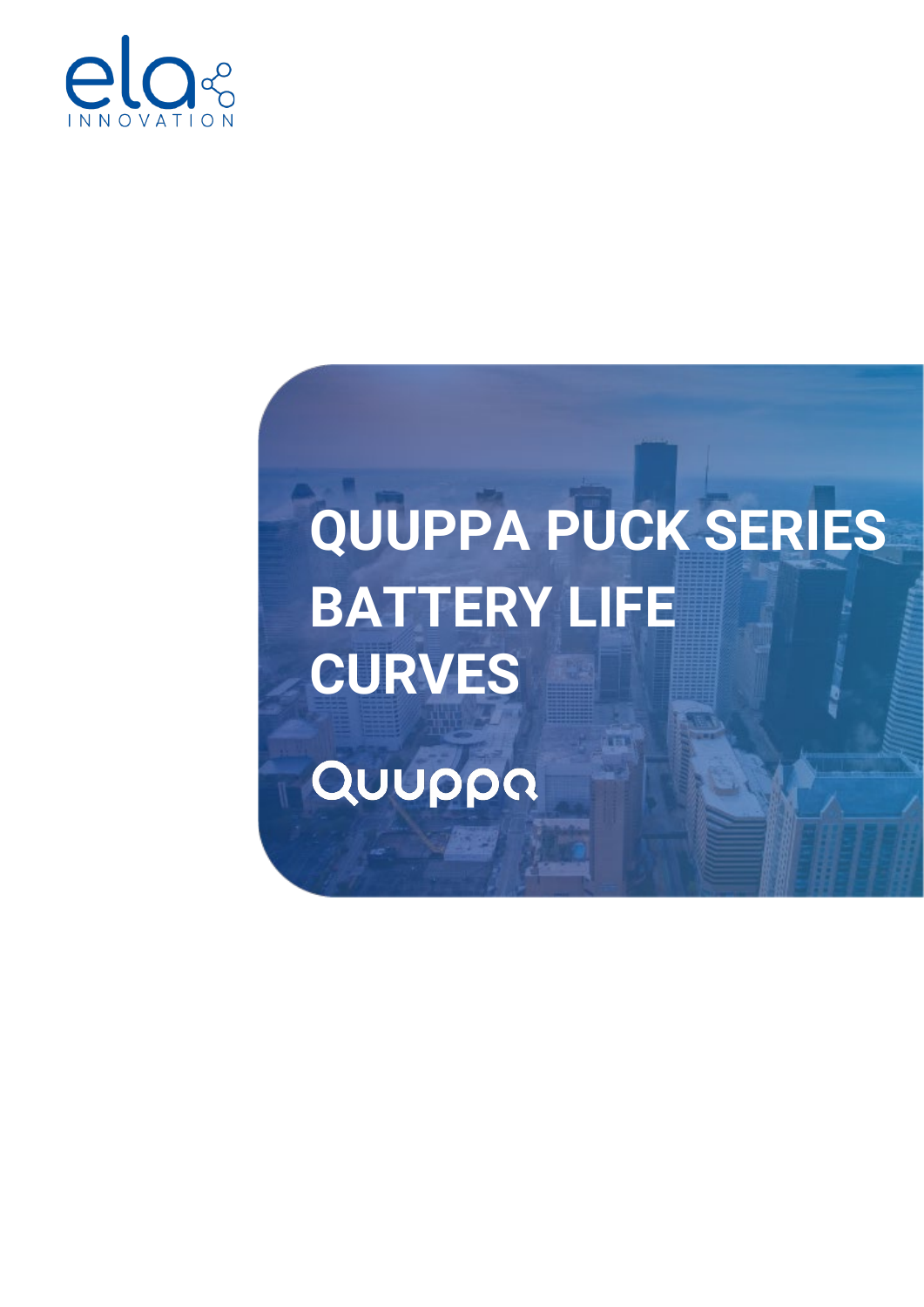

### *LIFETIME CURVES DEPENDING ON TRANSMISSION RECURRENCE*

#### *MEASUREMENT CONTEXT*

Lifetime measurement in this document have been performed with following :

- *Product* : Quuppa PUCK ID / Quuppa PUCK BUZZ
- *Version* : v1.0.1
- **Transmission recurrence** in mode « Triggered » : sweeping from 100ms to 1s
- *Transmission recurrence* in mode « Default » : sweeping from 1s to 10s
- *Transmission power* : 0dBm, +4 dBm
- Long Sleep : Activation/Deactivation of « Long Sleep » mode
- *State duration in* mode « **Triggered** » : sweeping from 1s to 5min
- *State duration in* mode « **Default** » : sweeping from 20s to 5min
- *Response mode :* there are 3 listening parameters : « Power Save », « Balanced » and « Fast ». To be selected in modes « Triggered » et « Default ».
- *Number of events* : sweeping from 10 to 10000 moves per day
- *Test temperature* : 25°C
- **Battery capacity**: 1 CR2477N battery with 20% derating.

The battery self-discharge, and inherent chemical lifetime, are limiting its use to 20 years, including storage.

Following curves are calculated for usage of geopositioning, in a transmit-on-movement mode. Possible downlink commands, LED illumination or Buzzer activation command, OTA programming, etc… are not included in this calculation.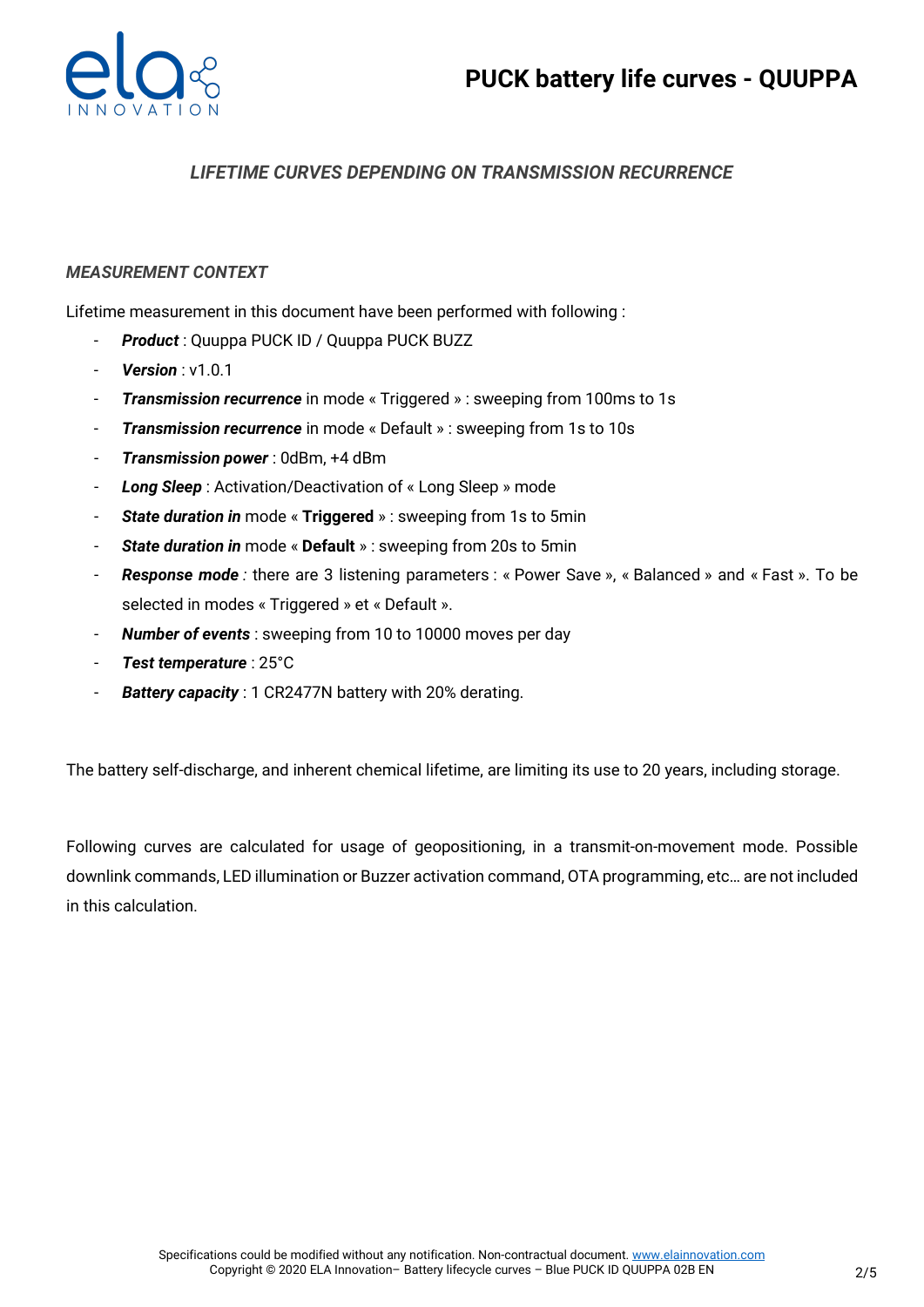



#### *QUUPPA FORMAT*

• Lifetime with default parameters, depending on « Long Sleep » activation and number of events per day:

| Parameter   | Rec.<br>Triggered | Rec. Default | Power  | Resp.<br>Triggered | Resp.<br>Default | Duration<br>Triggered | Duration<br>Default |
|-------------|-------------------|--------------|--------|--------------------|------------------|-----------------------|---------------------|
| Fixed value | s                 | 10s          | +4 dBm | Power Save         | Power Save       | 20s                   | 20s                 |



• Lifetime depending on state duration « triggered » and transmit power:

|             |                |              |                 |               |            | Duration | Nb      |
|-------------|----------------|--------------|-----------------|---------------|------------|----------|---------|
| Parameter   | Rec. Triggered | Rec. Default | Resp. Triggered | Resp. Default | Lona Sleep | Default  | evt/day |
| Fixed value |                | 10s          | Power Save      | Power Save    | Non        | 20s      | 200     |

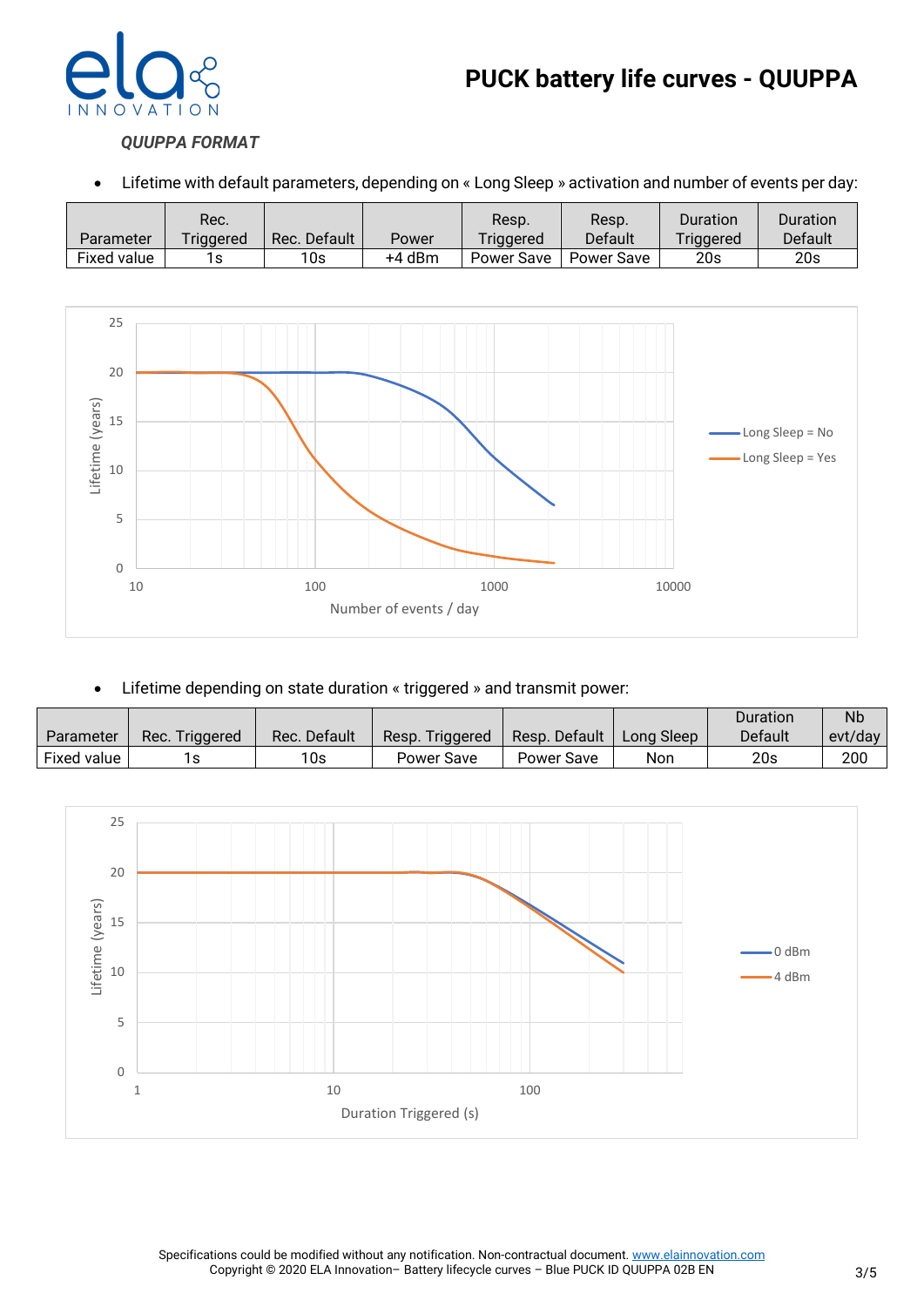## **PUCK battery life curves - QUUPPA**



• Lifetime depending on state duration « Triggered » and transmit recurrences in « Triggered / Default » :

|             |        |                    |               |            |                  | Nb      |
|-------------|--------|--------------------|---------------|------------|------------------|---------|
| Parameter   | Power  | Triggered<br>Resp. | Resp. Default | Long Sleep | Duration Default | evt/day |
| Fixed value | +4 dBm | Power Save         | Power Save    | No         | 20s              | 200     |



• Lifetime depending on state duration « Default » and transmit recurrences in « Triggered / Default » :

|             |        |                   |                  |            | Duration          | Nb      |
|-------------|--------|-------------------|------------------|------------|-------------------|---------|
| Parameter   | Power  | Resp.<br>riggered | Default<br>Resp. | Long Sleep | <b>I</b> riggered | evt/day |
| Fixed value | +4 dBm | Power Save        | Power Save       | No         | 20s               | 200     |